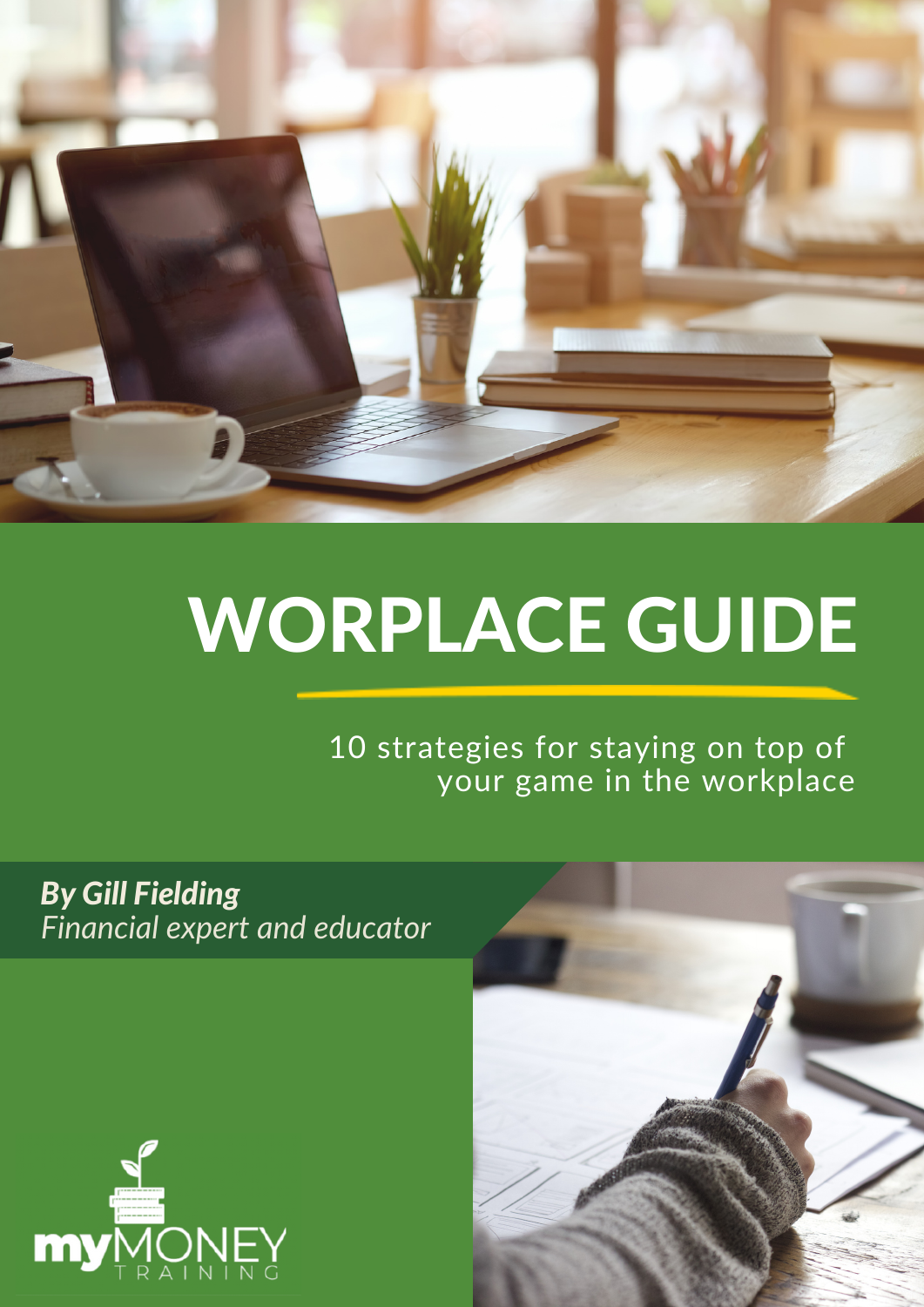$\overline{\phantom{0}}$ 

## 10 STRATEGIES FOR STAYING ON TOP OF YOUR GAME

IN THE WORKPLACE

2

4

- THINK! When you first discover that your organisation is going through the thought processes on downsizing, evaluate clearly and objectively whether this is your opportunity to start anew. Could downsizing be a good thing for you – would redundancy money enable you to launch out? So review your options early!
- SMARTEN UP! Start dressing well; be on time; tidy your desk; polish your shoes; and generally act as if you are on a mission to the stars.
- SHOW YOUR VERSATITLITY. People who can cover more than one position are more useful to an organisation that is reducing in size. Now is the time to rediscover those lost typing skills, and that old book keeping course. 3
	- BECOME AN IDEAS PERSON. If the company is having challenges, can you think of any ideas that could help them? Now is the time to reveal your creativity.
- ACT UP. Start behaving as if you were doing (or could do) your bosses job – or your bosses, bosses job. Reveal your upward potential.  $\left(5\right)$
- BECOME A COMPLETER. Finish off all those outstanding projects 6